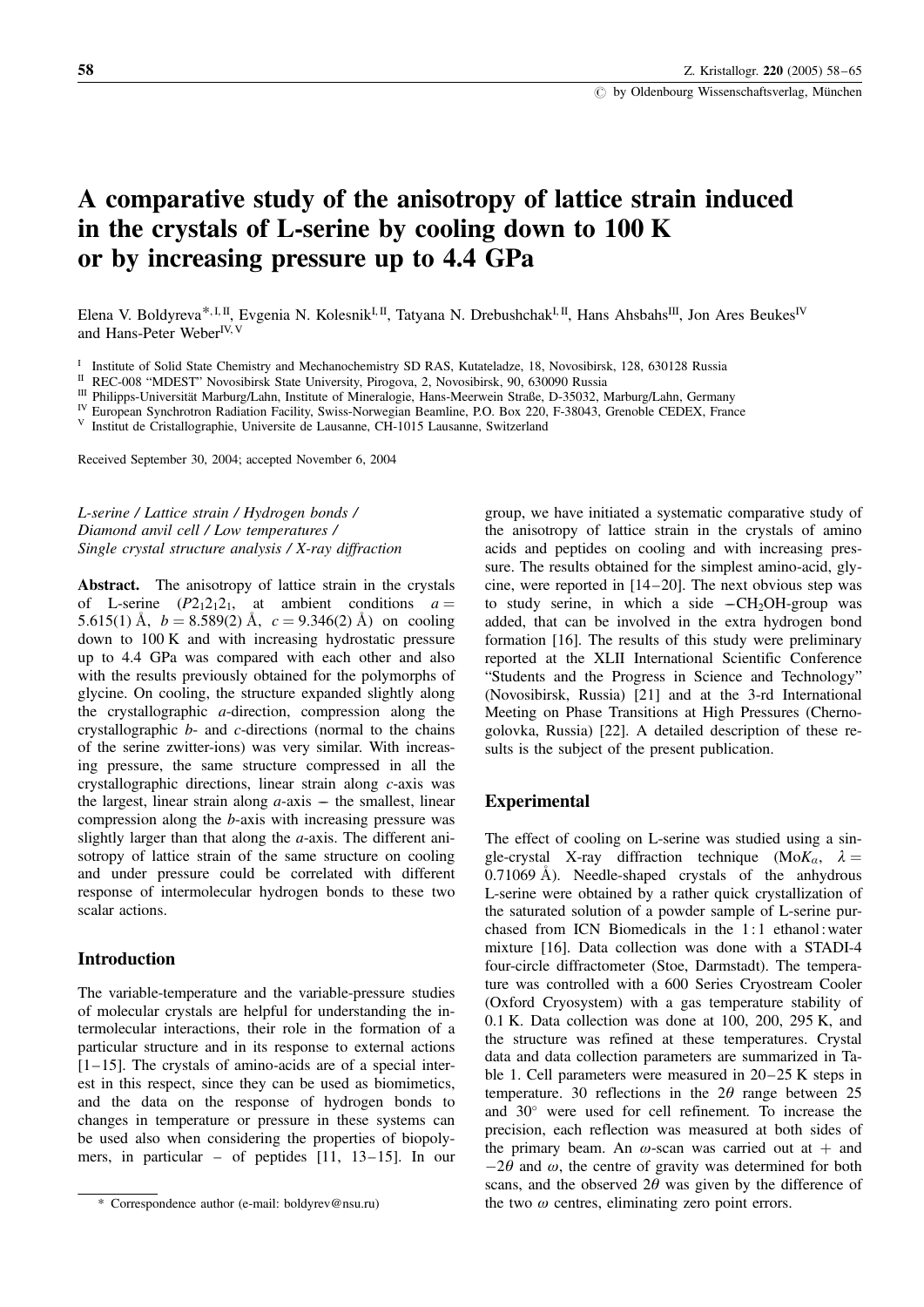Table 1. Crystal data, data collection, and structure refinement summary.

| Formula              | $C_3H_7NO_3$                                                                                                                  |  |  |  |
|----------------------|-------------------------------------------------------------------------------------------------------------------------------|--|--|--|
| Molecular weight     | 105.12                                                                                                                        |  |  |  |
| Crystal size (mm)    | $0.12 \times 0.19 \times 0.69$                                                                                                |  |  |  |
| Crystal system       | Orthorhombic                                                                                                                  |  |  |  |
| Space group          | $P2_12_12_1$ , $Z=4$                                                                                                          |  |  |  |
| Radiation $(\AA)$    | $M \circ K_a$ ( $\lambda = 0.71069$ )                                                                                         |  |  |  |
| Monochromator        | Graphite                                                                                                                      |  |  |  |
| Detector             | Scintillation counter                                                                                                         |  |  |  |
| Data collection      | $2\theta/\omega$ scans                                                                                                        |  |  |  |
| Structure solution   | Direct methods, SHELXS [23, 24]                                                                                               |  |  |  |
| Structure refinement | SHELXL [25]. All non-hydrogen atoms<br>anisotropic, H-atoms isotropic from the<br>Fourier difference maps. Refined on $F^2$ . |  |  |  |
| Temperature, K       | 295<br>100<br>200                                                                                                             |  |  |  |

| $D_{\text{calc}}$ (g cm <sup>-3</sup> )              | 1.574                | 1.562                | 1.549                |
|------------------------------------------------------|----------------------|----------------------|----------------------|
| $N_{\text{meas}}$                                    | 4608                 | 3508                 | 3920                 |
| $N_{\text{indep}}$                                   | 1958                 | 1682                 | 1993                 |
| $N_I > 2\sigma(I)$                                   | 1783                 | 1394                 | 1464                 |
| $R_{\rm int}$                                        | 0.0393               | 0.0358               | 0.0314               |
| $\theta_{\rm max}$                                   | 35.05                | 35.05                | 35.04                |
| h                                                    | $-9 \rightarrow 9$   | $-7 \rightarrow 9$   | $-9 \rightarrow 9$   |
| k                                                    | $-13 \rightarrow 13$ | $-13 \rightarrow 12$ | $-13 \rightarrow 13$ |
| l                                                    | $-14 \rightarrow 14$ | $-15 \rightarrow 13$ | $-15 \rightarrow 15$ |
| $R_1(F^2 > 2\sigma(F^2))$                            | 0.0323               | 0.0496               | 0.0503               |
| $R_1(F^2)$ , all                                     | 0.0392               | 0.0687               | 0.0828               |
| $wR(F^2)$                                            | 0.0786               | 0.1154               | 0.1067               |
| $N$ parameters                                       | 92                   | 92                   | 92                   |
| S                                                    | 1.079                | 1.094                | 1.100                |
| $\Delta \varrho_{\text{max}}$ (e $\text{\AA}^{-3}$ ) | 0.287                | 0.275                | 0.285                |
| $\Delta \varrho_{\rm min}$ (e $\AA^{-3}$ )           | $-0.214$             | $-0.227$             | $-0.220$             |
|                                                      |                      |                      |                      |

The effect of pressure on the structure of L-serine was followed using an X-ray powder diffraction technique using a monochromatized synchrotron radiation source at the Swiss-Norwegian Beam Line at ESRF  $(\lambda =$  $0.71950$  Å, collimator width and height  $0.15$  mm). Diffraction patterns were registered with a MAR345 image plate detector (pixel size  $0.15$  mm,  $2300 \times 2300$  pixels in image, maximum resolution 1.105 Å, maximum  $2\theta$  36.942°). The frames were measured with exposing time equal to 900–3600 seconds, with oscillation in  $\varphi \pm 3$  degrees. The distance from crystal to detector, the beam center position, the tilt angle and the tilt plane rotation angle were refined using a Si standard put at a diamond anvil of the open DAC in a special calibration experiment. Hydrostatic pressure was created in a DAC of the four-screw type (Merrill-Bassett type cell modified by Mao & Bell [26–28]). "Thyrodur 1.2709" –– steel was used as a gasket material. After the gasket was preliminary pressed to the thickness of 0.077 mm, it was hardened by heating at  $500^{\circ}$ C with subsequent cooling [29]. A dry methanol-ethanol mixture was used as a pressure-transmitting medium [30]. The sample in the DAC was centered with respect to the beam very carefully, so that no reflections from steel gasket could be observed in the measured diffraction pattern.

Ruby fluorescence was used for pressure calibration [31, 32]. Fit2D program [33] was used for processing diffraction data measured with the synchrotron source (calibration, masking, integration). A Program Collection POLY-CRYSTAL [34] was used to refine the cell parameters from the measured values of theta-angles and the hkl-indices ascribed to the diffraction lines on the basis of the ambient-pressure structure of L-serine [35, 36] and the analysis of the changes in the  $d_{hkl}$ -values in the diffraction patterns versus pressure. The pressure range up to 4.4 GPa was selected, in which no phase transitions in L-serine were observed. PowderCell [37] and Platon [38] were used for structure analysis and graphic representation. No special program was needed to calculate strain tensors, since the structure of L-serine is orthorhombic [35, 36] and the strain tensor axes coincide with the crystallographic axes [39].

### Results and discussion

The changes in cell parameters and cell volume of L-serine as a function of temperature and pressure are summarized in Table 2 and in Table 3, correspondingly. No phase transitions took place in this temperature and pressure range. The structure preserved the space group symmetry  $P2_12_12_1$  (at ambient conditions  $a = 5.615(1)$  Å,  $b = 8.589(2)$  Å,  $c = 9.346(2)$  Å). The data on the atomic coordinates and anisotropic displacement parameters at temperatures 100, 200, 295 K were deposited as CIFs at Cambridge Crystallographic Data Centre, Nos. CCDC 249277, CCDC 249278, CCDC 249279<sup>1</sup>.

Table 2. Cell parameters and cell volume of L-serine at several temperatures (\* from reference [35]; \*\* from reference [36]).

| T(K)   | a(A)       | b(A)       | $c(\AA)$   | $V(\AA^3)$ |
|--------|------------|------------|------------|------------|
| 325    | 5.6130(11) | 8.6051(22) | 9.3583(25) | 452.01(15) |
| 300    | 5.6145(12) | 8.591(3)   | 9.347(3)   | 450.84(17) |
| 295    | 5.6140(9)  | 8.5886(18) | 9.3447(20) | 450.56(12) |
| 295    | 5.6149(9)  | 8.5889(19) | 9.3457(21) | 450.70(13) |
| $295*$ | 5.618(2)   | 8.599(5)   | 9.348(3)   | 456.58(3)  |
| 295**  | 5.615(2)   | 8.571(2)   | 9.325(3)   | 448.78(2)  |
| 275    | 5.6158(9)  | 8.578(19)  | 9.3371(21) | 449.82(13) |
| 250    | 5.6171(11) | 8.5665(23) | 9.325(10)  | 448.72(15) |
| 225    | 5.6189(15) | 8.556(3)   | 9.316(3)   | 447.87(20) |
| 200    | 5.6193(17) | 8.545(3)   | 9.305(5)   | 446.7(3)   |
| 200    | 5.6193(17) | 8.545(3)   | 9.305(4)   | 446.78(23) |
| 200    | 5.6193(17) | 8.546(4)   | 9.305(4)   | 446.84(23) |
| 175    | 5.6201(17) | 8.536(3)   | 9.295(4)   | 445.89(23) |
| 150    | 5.6204(19) | 8.529(4)   | 9.285(4)   | 445.1(3)   |
| 125    | 5.6201(15) | 8.524(3)   | 9.274(3)   | 444.30(19) |
| 100    | 5.6193(14) | 8.519(3)   | 9.265(3)   | 443.51(19) |

<sup>&</sup>lt;sup>1</sup> These data can be obtained free of charge via

www.ccdc.cam.ac.uk/data\_request/cif, by emailing

data\_request@ccdc.cam.ac.uk, or by contacting The Cambridge Crystallographic Data Centre, 12, Union Road, Cambridge CB2 1EZ, UK; fax: +44 1223 336033.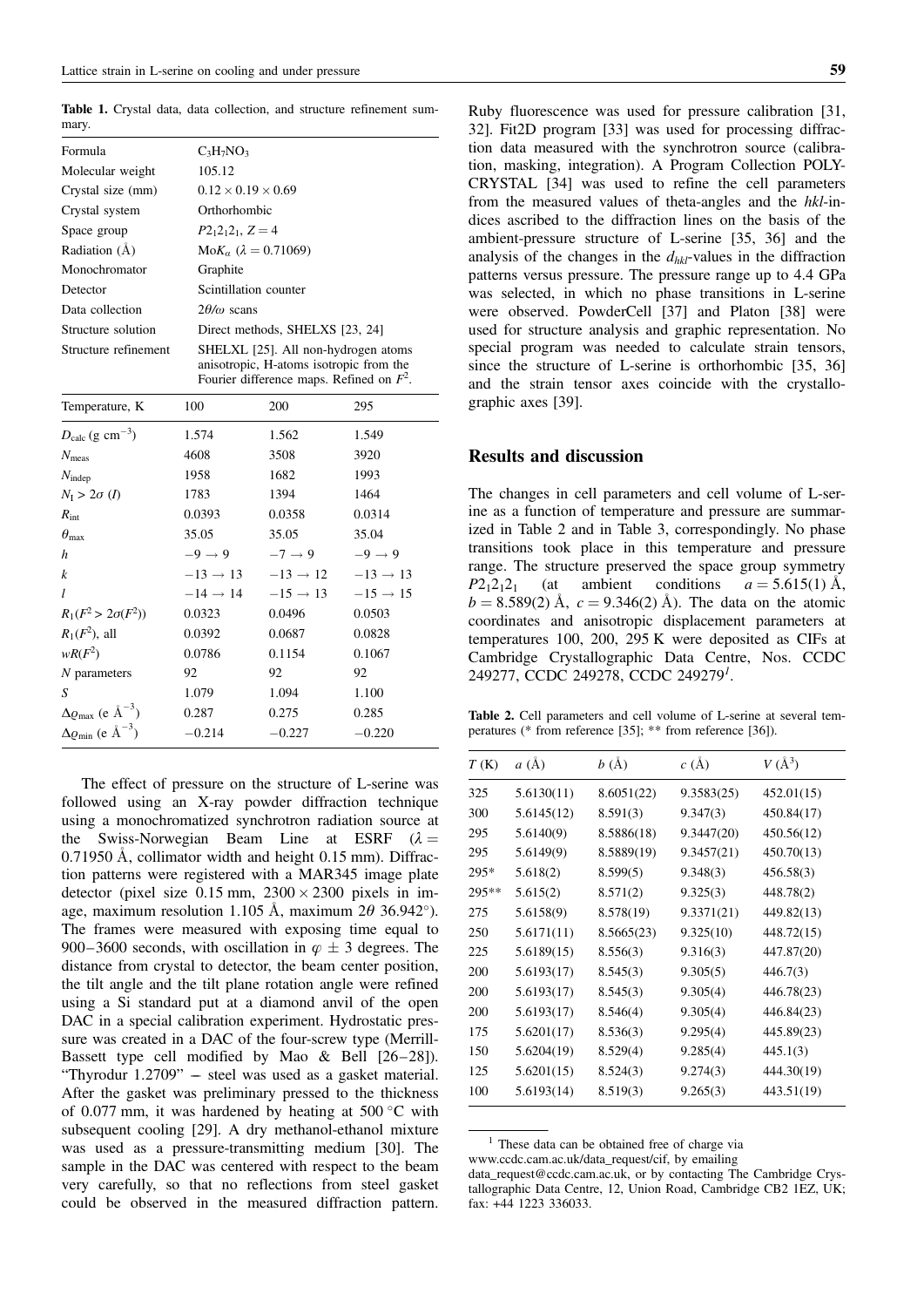Table 3. Cell parameters and cell volume of L-serine at several pressures.

| $P$ (GPa) | $a(\AA)$   | b(A)       | $c(\AA)$   | $V(\AA^3)$ |
|-----------|------------|------------|------------|------------|
| 0.0001    | 5.6140(9)  | 8.5886(18) | 9.3447(20) | 450.56(24) |
| 0.3       | 5.5948(15) | 8.534(4)   | 9.235(5)   | 440.9(6)   |
| 0.6       | 5.5965(23) | 8.516(6)   | 9.214(7)   | 439.1(7)   |
| 1.0       | 5.5728(16) | 8.463(5)   | 9.097(5)   | 429.0(6)   |
| 1.5       | 5.5590(17) | 8.437(5)   | 9.003(5)   | 422.2(6)   |
| 1.9       | 5.5445(10) | 8.416(3)   | 8.918(3)   | 416.15(36) |
| 2.35      | 5.5324(14) | 8.404(4)   | 8.864(4)   | 412.1(5)   |
| 2.8       | 5.5146(14) | 8.379 (3)  | 8.813(5)   | 407.3(5)   |
| 3.25      | 5.5076(21) | 8.349(5)   | 8.741(8)   | 401.9(7)   |
| 3.65      | 5.4918(24) | 8.331(6)   | 8.708(9)   | 398.4(9)   |
| 3.95      | 5.4827(27) | 8.317(6)   | 8.670(10)  | 395.4(9)   |
| 4.4       | 5.4741(26) | 8.296(6)   | 8.634(9)   | 392.1(9)   |
| 4.0       | 5.4802(22) | 8.317(5)   | 8.668(8)   | 395.1(8)   |
| 3.2       | 5.5064(20) | 8.346(4)   | 8.756(7)   | 402.4(7)   |
| 2.4       | 5.5349(16) | 8.401(4)   | 8.862(5)   | 412.1(5)   |
| 1.7       | 5.5530(18) | 8.425(5)   | 8.952(5)   | 418.8(6)   |
| 1.2       | 5.5730(19) | 8.455(4)   | 9.057(6)   | 426.8(6)   |
| 0.94      | 5.5774(19) | 8.478(5)   | 9.097(6)   | 430.1(6)   |
| 0.3       | 5.5940(21) | 8.511(6)   | 9.202(7)   | 438.1(8)   |



Relative bulk compression on cooling in L-serine was comparable with that previously measured for  $\gamma$ -glycine (being slightly larger), and noticeably smaller, than the values measured for the  $\alpha$ - and the  $\beta$ -polymorphs of glycine [18], or L-alanine [40] (Fig. 1a). For example, relative volume changes on cooling down from ambient temperature to 100 K were  $-1.6\%$  for L-serine,  $-1.4\%$  for  $\gamma$ -glycine,  $-1.8\%$  for  $\alpha$ -glycine,  $-1.9\%$  for  $\beta$ -glycine and  $-1.9\%$  for L-alanine. Relative bulk compression of L-serine with increasing pressure had a value between those measured for the  $\gamma$ - and the  $\alpha$ -polymorphs of glycine [17] (Fig. 1b). For example, an increase in pressure from ambient up to 4 GPa resulted in a relative volume decrease equal to  $-11.8\%$  for L-serine,  $-12.9\%$  for  $\alpha$ -glycine,  $-10.6\%$  for  $\gamma$ -glycine.

To change the volume of L-serine at  $-1.6\%$ , would require either to cool the sample down to 100 K, or to increase pressure up to 0.4 GPa. Still, this change in volume would be achieved by a qualitatively different anisotropic structural distortion. On cooling, the structure compressed along the crystallographic directions of the two



Fig. 1. Relative volume changes on cooling (a) and with increasing pressure (b) for L-serine (black triangles); for a comparison, data for the polymorphs of glycine (red rhombs –  $\alpha$ -form, green triangles –  $\beta$ -form, blue squares ––  $\gamma$ -form) [17, 18] and L-alanine (white circles) [40] are also plotted. (The figure is in color in the electronic version only.)

Fig. 2. Relative linear strain along the principal axes (1, 2, 3) of strain ellipsoids on cooling (a) and with increasing pressure (b) for L-serine (black triangles); for a comparison, data for the polymorphs of glycine (red rhombs –  $\alpha$ -form, green triangles –  $\beta$ -form, blue squares  $- \gamma$ -form) [17, 18] and L-alanine (white circles) [40] are also plotted. Axis 1 – minimum linear size of strain ellipsoid, axis 3 – maximum linear size of strain ellipsoid, axis 2 is normal to 1 and 3. (The figure is in color in the electronic version only.)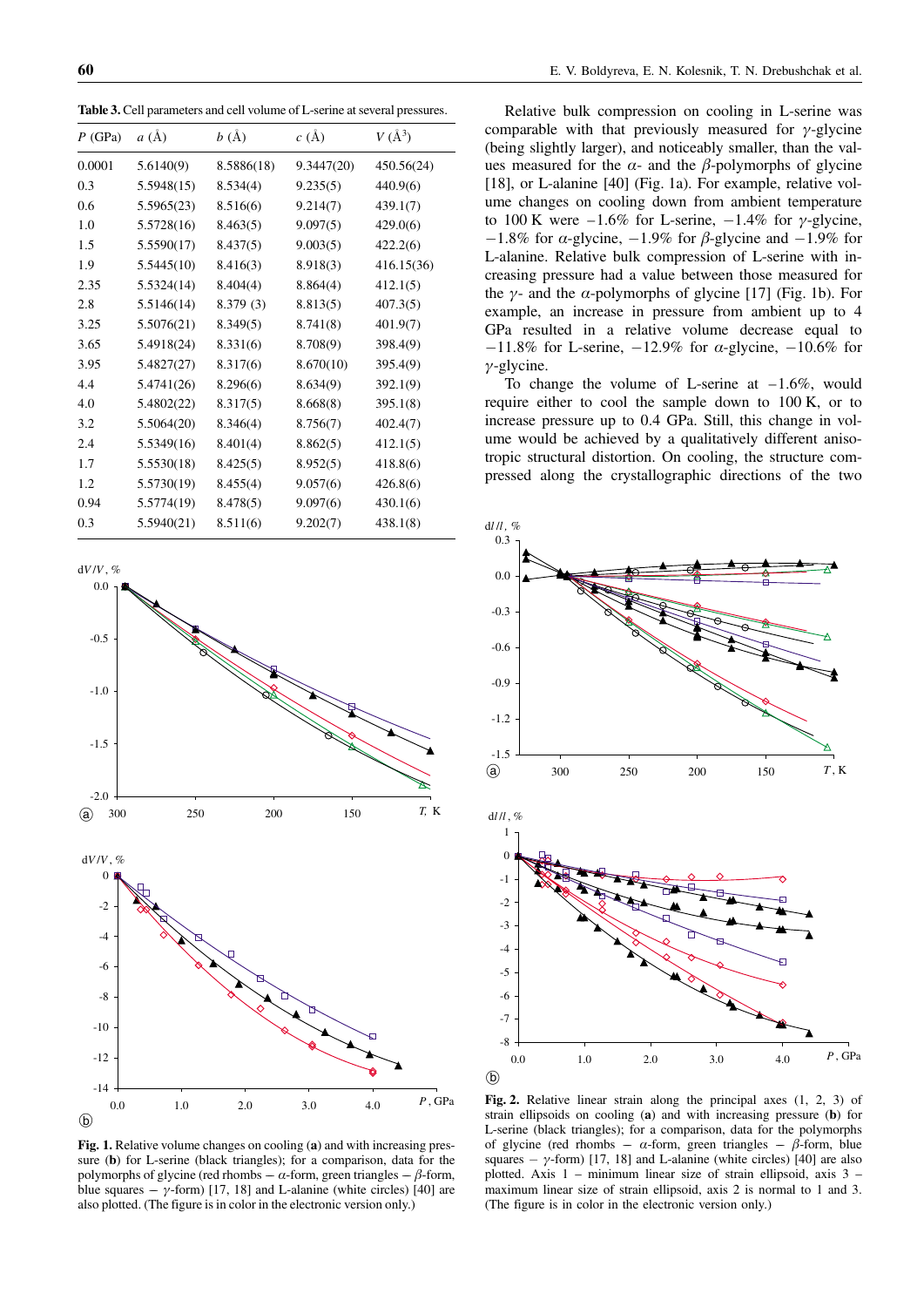

Fig. 3. A molecule of L-serine at 295 K. Atomic displacement parameters correspond to 50% probability. Hydrogen atoms were refined isotropically.

longer cell axes, b and c (the compressibility in the  $(b \times c)$ ) plane being almost isotropic), and expanded slightly along the shortest  $a$ -axis (Fig. 2a). The anisotropy of strain induced by increasing pressure was different from that on cooling: the structure compressed in all the crystallographic directions, compression along axis a being slightly smaller than that along  $b$ , and about three times smaller than that along  $c$  (Fig. 2b).

The structural expansion of L-serine along a on cooling  $(0.1\%$  on cooling from 300 K down to 100 K) was very similar to the one measured previously for L-alanine  $(0.07\%$  on cooling from 300 K down to 165 K) [40],  $\alpha$ and  $\beta$ -glycine (0.02% and 0.03% on cooling from 300 K down to 150 K) [18]. The maximum linear compression in L-serine on cooling was comparable with that in  $\gamma$ -glycine [18], and about 1.6 times smaller than the maximum linear compression in L-alanine [40],  $\alpha$ - and  $\beta$ -glycine [18] (Fig. 2a). Maximum linear strain in the structure of L-serine with increasing pressure was comparable with the corresponding value previously measured for  $\alpha$ -glycine and larger than that in  $\gamma$ -glycine [17]. Minimum linear strain in the structure of L-serine with increasing pressure was comparable with the corresponding value reported for  $\gamma$ glycine [17] (Fig. 2b).

The crystal structure of L-serine is formed by zwitterions (Fig. 3) linked via NH ... O hydrogen bonds into "head-to-tail" chains along the crystallographic axis a. Every  $NH_3$ -group in the chain forms two  $NH...$  O hydrogen bonds with the neighbouring carboxyl group: a short bond with one oxygen atom (bond 1) and a long bond with another oxygen atom (bond 2). The chains of zwitterions of L-serine are linked via extra NH ... O hydrogen bonds into a 3D-network. In the plane  $(a \times b)$ , the neighbouring chains are antiparallel to each other and are linked by the hydrogen bonds  $NH...$  O along b (bond 3). In the plane  $(a \times c)$ , the neighbouring chains of the zwitter-ions are parallel to each other and are related by a  $2<sub>1</sub>$  screw axis parallel to axis a. Every chain is linked to one neighbouring chain in the plane via NH ... O hydrogen bonds (bond 4 along c axis) and with another neighbouring chain via  $OH \dots$ O bonds between the side  $CH_2OH$  groups (bond 5 along axis  $a$ ) (Fig. 4).

The directions of the principal axes of strain ellipsoids on cooling and with increasing pressure coincide with the a, b, and c crystallographic directions in the structure of L-serine and can be correlated with the structure of the NH ... O and OH ... O hydrogen bond network (Fig. 4).



Fig. 4. Fragments of the crystal structure of L-serine explaining the numeration of H-bonds used in this paper. Black circles  $-$  C, small white circles  $-$  H, dashed circles (in color version  $-$  blue)  $-$  N, large white circles (in color version – red) – O.

The most rigid (both on cooling and with increasing pressure) direction in the structure of L-serine is the direction along axis a, corresponding to the shortest cell parameter. It coincides with the direction of the "head-to-tail" chains formed by serine-zwitter-ions (Fig. 4). Similar chains are present in many other amino-acid crystal structures [19, 20, 40–44], and can be supposed to be the "structure-forming synthones" in these systems. For example, they were shown to be preserved in all the polymorphs of glycine, including the recently described highpressure  $\delta$ -form [19, 20, 42–44]. The structures of all the polymorphs of glycine, and of L-alanine were reported to have the minimum linear strain in the directions of these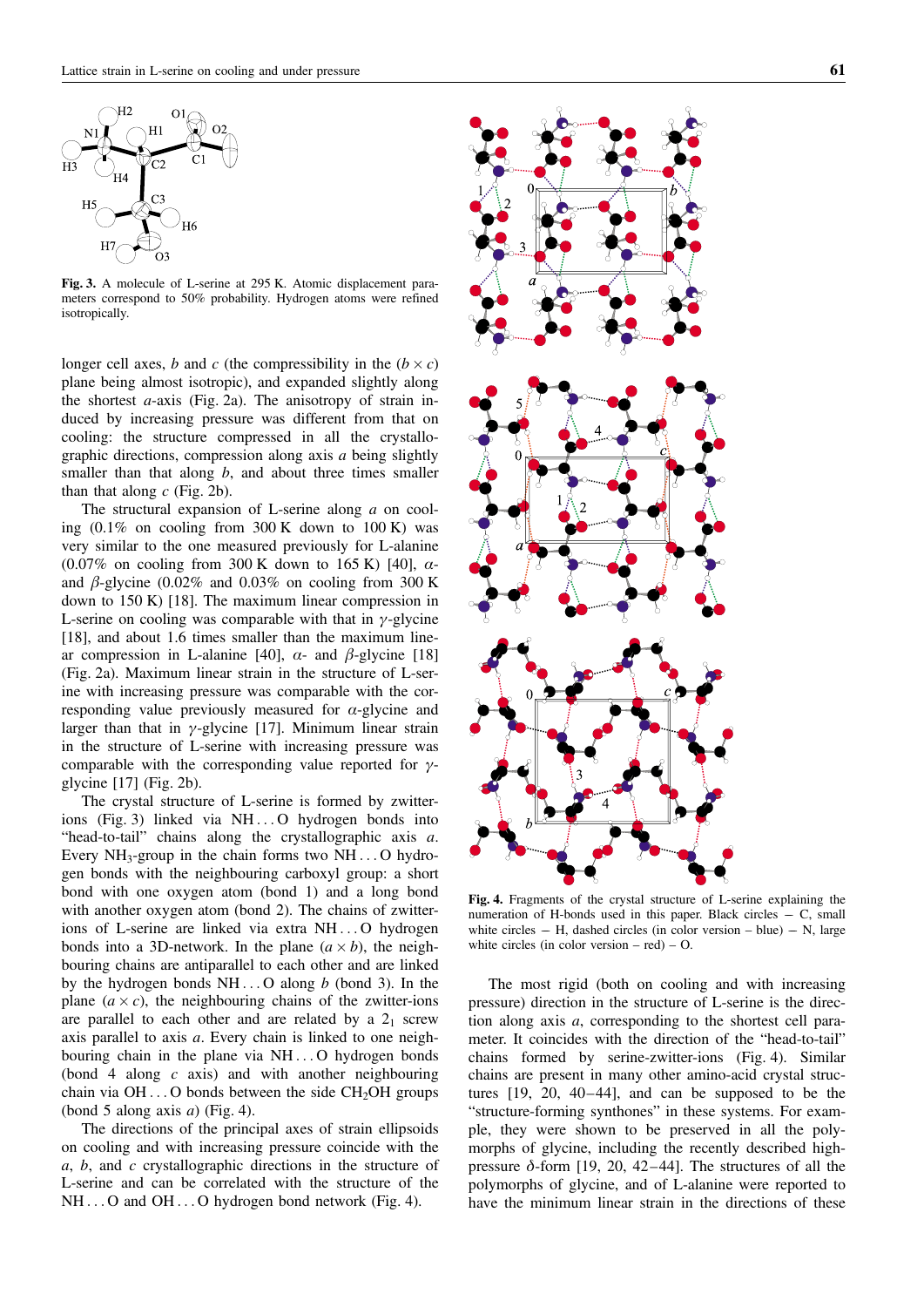chains on cooling (the structures of  $\alpha$ -glycine,  $\beta$ -glycine, L-alanine expand slightly in these directions with decreasing temperature) [18, 40]. For the  $\alpha$ -,  $\gamma$ -, and  $\delta$ -glycine the directions of these chains were shown to be the most rigid also when applying pressure to the samples [17, 19]. With increasing pressure, the structure of  $\alpha$ -glycine first compresses slightly and then starts to expand in the direction of the "head-to-tail" chains [17]. The structure of Lserine expands along these chains on cooling and compresses with increasing pressure. The compression of the structure of L-serine along axis  $b$  on cooling is comparable with that along axis  $c$ . In contrast to that, with increasing pressure the same structure compressed noticeably less along  $b$  direction, than along  $c$  axis (Fig. 2).

The different anisotropy of lattice strain of the same structure of L-serine on cooling and under pressure is remarkable. Earlier, the striking differences in anisotropy of structural strain on cooling and with increasing pressure were reported for Co(III) nitroammine complexes [45–47], and the polymorphs of paracetamol [48–51]. The anisotropy of strain on cooling and with increasing pressure is not the same also for sodium oxalate [52], or for the  $\alpha$ - polymorph of glycine [14, 17, 18]. In the  $\alpha$ -glycine the most rigid (and even slightly expanding) direction in the structure is the same for the strain induced by cooling and by increasing pressure (along the "head-to tail" chains). At the same time, with increasing pressure, the largest compression of the structure was observed in the plane of the layers formed by glycine zwitter-ions, in the direction of the bonds linking the "head-to tail" chains with each other to form a layer. On cooling, the same structure was most compressible in the direction normal to these planes. The difference between the compressibility within a molecular layer and in the direction normal to it was rather small with increasing pressure, but quite pronounced – on cooling (Fig. 2) [17, 18]. For the  $\gamma$ -glycine, however, the anisotropy of strain on cooling and with increasing pressure was similar [17, 18]. Very similar structural distortion on cooling and with increasing pressure, also through the phase transition point, was reported for 1,3-cyclohexanedione [53, 54].

The different response of the same structure to cooling and to increasing pressure may be related to different relative compressibility of the different types of hydrogen bonds in the same structure. For example, on cooling, both in the monoclinic and in the orthorhombic polymorphs of paracetamol the longer NH ... O bonds shorten more, than the shorter (and, presumably, stronger) OH ... O bonds [51]. The result is essentially different from the effect observed in the monoclinic form with increasing pressure, when the NH ... O bonds are less compressible than the OH ... O bonds [48].

It is also important to compare the changes in the intramolecular geometric parameters (bond lengths, bond angles, torsion angles).

The values of selected intramolecular geometric parameters for L-serine at variable temperatures are summarized in Table 4. The  $C-C$  and  $C-N$  intramolecular bond lengths in L-serine are very similar with the values reported for the polymorphs of glycine [18]. The two CObonds of the carboxyl group in L-serine are shorter, and

differ in length more, than the corresponding two bonds in glycine. On cooling, these two bonds in L-serine expand quite noticeably (at about  $0.01 \text{ Å}$  at  $100 \text{ K}$ ). In the polymorphs of glycine the two CO-bonds also showed the tendency to expand on cooling, but this elongation was almost within the error limit (about  $0.005 \text{ Å}$  at  $100 \text{ K}$ ) [18]. A similar effect was observed in the polymorphs of paracetamol –– on cooling [51] and with increasing pressure [48–50]. The lengthening of the C=O bond on compression of the O ... HO hydrogen contacts was observed also for a series of molecular crystals [1]. The values of the bond angles OCC, OCC, CCN are practically the same in L-serine and in glycine, whereas the values of some of the torsion angles differ very much. For example, the difference in the value of the OCCN angle is about  $20^{\circ}$ . On cooling, the value of this torsion angle also changes measurably –– at about  $1.5^\circ$ .

The changes in the geometric parameters characterizing various types of hydrogen bonds and the distortion of the chains of serine zwitter-ions along  $a$ -axis in the structure of L-serine on cooling are summarized in Table 5. At ambient temperature, the shorter NH...O hydrogen bond (1) linking serine zwitter-ions in a "head-to-tail" chain is noticeably longer than the corresponding NH ... O bonds in  $\alpha$ -,  $\beta$ -,  $\gamma$ -glycine [18], or L-alanine [40]. At the same time, it is also much more compressible on cooling, than the corresponding hydrogen bonds in the crystals of glycine polymorphs (ten times more compressible than the bond in  $\alpha$ -glycine) [18]. The longer NH... O bond in the same chain (bond 2), on the contrary, is noticeably shorter in L-serine, than are the corresponding "bonds" in the polymorphs of glycine, or in L-alanine [40] (where the distance  $N \dots O$  is actually larger than is necessary to qualify the NH ... O contact as a hydrogen bond). On cool-

**Table 4.** Selected intramolecular bond lengths  $(\hat{A})$  and angles  $(\hat{a})$  in L-serine (labeling of atoms is explained in Fig. 3).

| Geometric parameter | 100K         | 200 K         | 295 K         |
|---------------------|--------------|---------------|---------------|
| $O1 - C1$           | 1.2502(11)   | 1.2443(19)    | 1.2388(19)    |
| $O2 - C1$           | 1.2617(11)   | 1.2590(19)    | 1.2509(19)    |
| $C2 - C1$           | 1.5319(12)   | 1.532(2)      | 1.533(2)      |
| $C2-C3$             | 1.5244(12)   | 1.519(2)      | 1.514(2)      |
| $N1 - C2$           | 1.4852(11)   | 1.4821(19)    | 1.4829(19)    |
| $O3-C3$             | 1.4311(12)   | 1.430(2)      | 1.428(2)      |
| $N1 - C2 - C3$      | 109.95(7)    | 110.15(13)    | 110.22(13)    |
| $N1 - C2 - C1$      | 110.86(7)    | 110.78(11)    | 110.71(11)    |
| $C3-C2-C1$          | 111.51(7)    | 111.79(12)    | 112.12(12)    |
| $O3 - C3 - C2$      | 110.30(7)    | 110.03(13)    | 109.96(13)    |
| $O1 - C1 - O2$      | 125.50(8)    | 125.44(14)    | 125.48(14)    |
| $O1 - C1 - C2$      | 118.16(7)    | 118.20(13)    | 118.24(12)    |
| $O2 - C1 - C2$      | 116.34(7)    | 116.35(13)    | 116.27(13)    |
| $N1 - C2 - C3 - O3$ | 60.99(9)     | 61.05(17)     | 61.04(17)     |
| $C1 - C2 - C3 - O3$ | $-62.39(9)$  | $-62.56(17)$  | $-62.78(18)$  |
| $N1 - C2 - C1 - O1$ | $-0.15(10)$  | 0.24(19)      | 0.2(2)        |
| $C3 - C2 - C1 - O1$ | 122.71(8)    | 123.50(15)    | 123.73(16)    |
| $N1 - C2 - C1 - O2$ | $-179.59(7)$ | $-178.99(14)$ | $-178.72(14)$ |
| $C3 - C2 - C1 - O2$ | $-56.73(10)$ | $-55.73(19)$  | $-55.18(19)$  |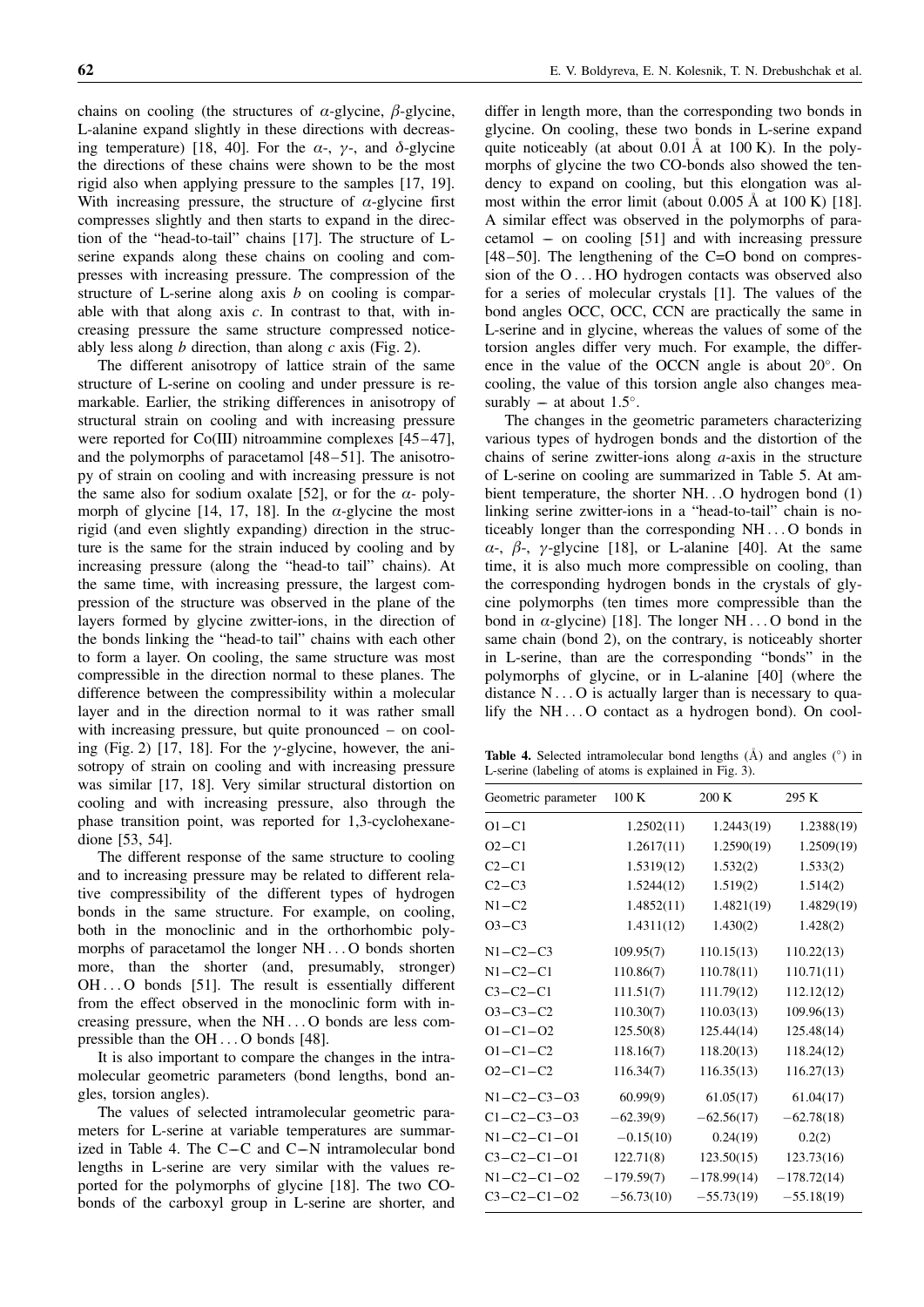Table 5. Interatomic distances  $(A)$  and angles  $(°)$  in the hydrogen bonds in the structure of L-serine.

| T(K) | D                                                                        | H              | A              | $D-H$                                                                                       | $H - A$   | $D(H)-A$   | $D-H-A$   |
|------|--------------------------------------------------------------------------|----------------|----------------|---------------------------------------------------------------------------------------------|-----------|------------|-----------|
|      | 1. O at $(-1 + x, y, z)$ (the shorter H-bond in the head-to-tail chains) |                |                |                                                                                             |           |            |           |
| 100  | N1                                                                       | H <sub>3</sub> | O <sub>2</sub> | 0.961(18)                                                                                   | 1.927(17) | 2.8296(11) | 155.5(14) |
| 200  | N1                                                                       | H3             | O <sub>2</sub> | 0.94(3)                                                                                     | 1.96(3)   | 2.8468(19) | 157(2)    |
| 295  | N1                                                                       | H <sub>3</sub> | O <sub>2</sub> | 0.97(3)                                                                                     | 1.97(3)   | 2.8700(19) | 152(2)    |
|      |                                                                          |                |                | 2. O at $(-1 + x, y, z)$ (the longer H-bond in the head-to-tail chains)                     |           |            |           |
| 100  | N1                                                                       | H <sub>3</sub> | O <sub>1</sub> | 0.961(18)                                                                                   | 2.340(18) | 3.1294(12) | 139.0(12) |
| 200  | N1                                                                       | H3             | O <sub>1</sub> | 0.94(3)                                                                                     | 2.36(3)   | 3.126(2)   | 138(2)    |
| 295  | N1                                                                       | H <sub>3</sub> | O <sub>1</sub> | 0.97(3)                                                                                     | 2.29(3)   | 3.1116(18) | 141(2)    |
|      |                                                                          |                |                | 3. O at $(1 - x, 0.5 + y, 1.5 - z)$ (the H-bond between antiparralel chains within a layer) |           |            |           |
| 100  | N1                                                                       | H4             | O <sub>2</sub> | 0.942(13)                                                                                   | 1.939(13) | 2.8616(13) | 166.1(13) |
| 200  | N1                                                                       | H4             | O <sub>2</sub> | 0.92(2)                                                                                     | 1.98(2)   | 2.869(2)   | 162.7(19) |
| 295  | N1                                                                       | H4             | O <sub>2</sub> | 0.941(19)                                                                                   | 1.962(19) | 2.874(2)   | 162.7(19) |
|      |                                                                          |                |                | 4. O at $(-0.5 + x, 0.5 - y, 2 - z)$ (the H-bond between the ab-layers)                     |           |            |           |
| 100  | N1                                                                       | H <sub>2</sub> | O <sub>1</sub> | 0.926(16)                                                                                   | 1.936(16) | 2.8202(14) | 158.9(16) |
| 200  | N1                                                                       | H <sub>2</sub> | O <sub>1</sub> | 0.87(3)                                                                                     | 2.01(3)   | 2.829(2)   | 156(3)    |
| 295  | N1                                                                       | H2             | O <sub>1</sub> | 0.88(3)                                                                                     | 2.01(3)   | 2.841(2)   | 158(3)    |
|      | 5. O at $(-0.5 + x, 0.5 - y, 1 - z)$ (along the head-to-tail chains)     |                |                |                                                                                             |           |            |           |
| 100  | O <sub>3</sub>                                                           | H7             | O <sub>3</sub> | 0.81(2)                                                                                     | 2.17(2)   | 2.9068(8)  | 150.8(18) |
| 200  | O <sub>3</sub>                                                           | H7             | O <sub>3</sub> | 0.75(4)                                                                                     | 2.24(4)   | 2.9134(11) | 150(3)    |
| 295  | O <sub>3</sub>                                                           | H7             | O <sub>3</sub> | 0.78(4)                                                                                     | 2.24(3)   | 2.9181(8)  | 146(3)    |

ing, this long bond expands in the structure of L-serine, whereas it compresses in the structures of glycine polymorphs.

In the structure of L-serine all the intermolecular hydrogen bonds linking zwitter-ions in a chain shortened on cooling, and the expansion of the chain was due to the angular distortions, in particular due to an increase (at about  $5^{\circ}$  at 100 K) in the value of the O–H–O angle in the  $O-H...O$  hydrogen bonds involving the side  $CH<sub>2</sub>OH<sub>-</sub>$  groups of the serine zwitter-ions, and the changes of torsion angles in L-serine zwitter-ions (Tables 4, 5). It is not the first example of a negative thermal expansion of a structure in a particular direction due to angular distortions. The structure of the monoclinic polymorph of paracetamol, for example, was shown to expand with increasing pressure along the direction of the NH ... O hydrogen bonds despite the shortening of these bonds due to the flattening of the molecules and their rotation with respect to each other [48]. The expansion of the structure of the orthorhombic paracetamol on cooling in the direction of the crystallographic  $a$  axis could not be explained without taking into account the changes in the torsion angles of the paracetamol molecules, since all the intermolecular hydrogen bonds in the structure shorten, also the OH ... O bonds linking the molecules in the chains close to the adirection [51]. Shortening of intermolecular hydrogen bonds was shown to be related to conformational changes in pentaerithriol [55].

The interchain hydrogen bonds NH ... O in the structure of L-serine (bonds 4 along axis  $c$ ) are shorter at all the temperatures than the interchain NH ... O bonds in the  $\alpha$ - and  $\beta$ -glycine, but longer, than such bonds in the  $\gamma$ glycine. The compressibility of these type of bonds is similar in the polymorphs of glycine and in L-serine (the same for L-serine and  $\gamma$ -glycine, slightly smaller for  $\alpha$ and  $\beta$ -glycine). The other interchain NH ... O bonds in Lserine (bonds 3 along axis b) are longer than  $NH...O$ hydrogen bonds in the polymorphs of glycine, and are also somewhat less compressible on cooling. The compressibility of bonds 4 on cooling is about 1.7 times higher than the corresponding value measured for bonds 3 (Table 5). At the same time, the linear strain of the crystal structure on cooling is almost the same in the directions of the axes  $b$  and  $c$  (Fig. 2, 4c). This illustrates once again that there is not always a direct correlation between linear strain in a particular direction in the crystal structure and the changes in the interatomic distances in a hydrogen bond in the same direction; conformational changes in the molecules and rotations of the molecules must be also taken into account. It is interesting to note, that when the same structure is subjected to high pressure, the linear strain along  $b$  and  $c$  axes is no longer the same (Fig. 2). A similar (but, in some sense, a reverse) effect was observed for the orthorhombic polymorph of paracetamol: despite a different compressibility of the NH...O and OH...O bonds with increasing pressure, the structure compressed isotropically in the crystallographic plane comprising the molecules linked via these hydrogen bonds [49], whereas this did not hold for the strain induced by cooling [51].

### **Conclusions**

The study has shown that the structural strain induced in the crystals of L-serine is similar in some respects to that previously measured for the three polymorphs of glycine.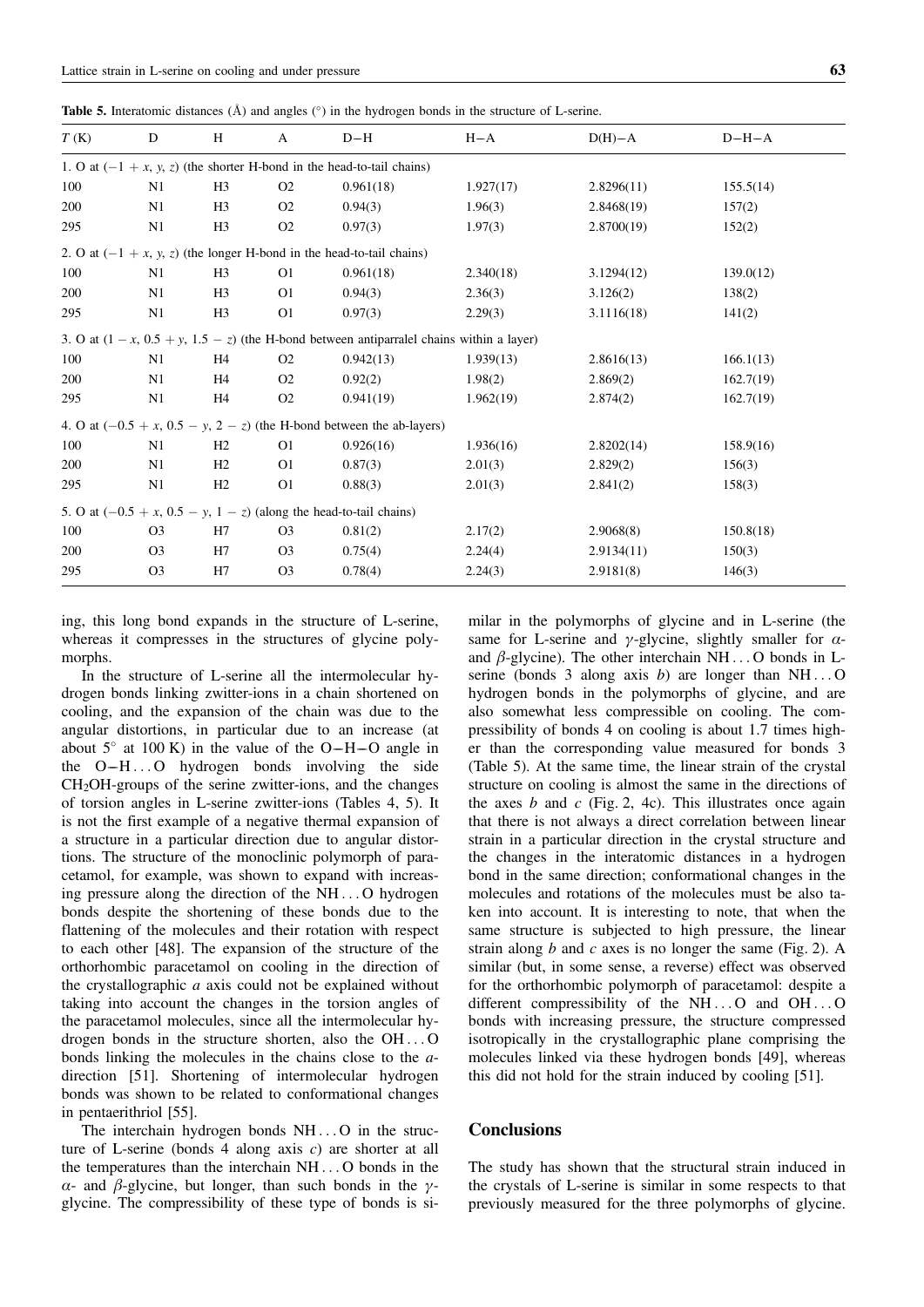The "head-to-tail" chains formed by zwitter-ions are present in all the crystal structures and behave rather similarly on cooling and with increasing pressure. All the structures were shown to be the most rigid in these directions. The presence of the polar side  $-CH<sub>2</sub>OH$  groups forming extra OH ... O hydrogen bonds as compared to the polymorphs of glycine did not change much the response of the structure to the changes in temperature or pressure. Maybe this is because the direction of these extra OH ... O bonds in the structure of L-serine coincides with the direction of the rigid "head-to-tail" chains of zwitter-ions, and the properties of the structure are determined mainly by the properties of these chains.

A detailed comparative analysis of the structural changes induced in the crystals of L-serine on cooling and with increasing pressure has also revealed pronounced differences in the effect of the same scalar action on the same structure. Similar effect was observed earlier for several compounds. Its nature requires further studies and can be related, in particular, to different response of hydrogen bonds to changes in temperature and in pressure. When discussing the anisotropy of structural strain, in addition to comparing the compressibility of various NH ... O and OH ... O hydrogen bonds, it is essential to take into consideration the conformational transformations of molecular geometry.

Acknowledgments. The study was supported by a grant from BRHE (NO-008-X1), a grant from RFBR (02-03-33358), grants UR.05.01.21, 3H-67-01 and 0069 ("Integration") from Russian Ministry of Education, and a grant from the Russian Science Support Foundation (EB).

#### References

- [1] Katrusiak, A.: High-pressure X-ray diffraction studies on organic crystals. Cryst. Res. Technol. 26 (1991) 523–531.
- [2] Katrusiak, A.: Geometric effects of H-atom disordering in hydrogen-bonded ferroelectrics. Phys. Rev. B48 (1993) 2992-3002.
- [3] Katrusiak, A.: Coupling of displacive and order-disorder transformations in hydrogen-bonded ferroelectrics. Phys. Rev. B51 (1995) 589–592.
- [4] Katrusiak, A.: Macroscopic and structural effects of hydrogenbond transformations. Crystallogr. Rev. 5 (1996) 133–180.
- [5] Boldyreva, E. V.: Interplay between intra- and intermolecular interactions in solid-state reactions: general overview, in: Reactivity of Molecular Solids (1999). (E. Boldyreva and V. Boldyrev, Eds), Wiley: Chichester, 1–50.
- [6] Hemley, R. J.; Dera, P.: Molecular crystals. Rev. Mineral. Geochem. 41, High-Temperature and High-Pressure Crystal Chemistry. Mineral. Soc. America (2000) 335–419.
- [7] Katrusiak, A.: Pressure-induced H-transfers in the networks or hydrogen bonds. In: Frontiers of High-Pressure Research (Eds. H. D. Hochheimer, B. Kuchta, P. K. Dorhout, J. L. Yager), p. 73–85. Kluwer Academic Publishers, Dordrecht/Boston/London 2001.
- [8] Katrusiak, A.: Macroscopic and structural effects of hydrogenbond transformations. Crystallography Reviews 9 (2003) 91– 133.
- [9] Boldyreva, E. V.: High-pressure studies of the anisotropy of structural distortion of molecular crystals. J. Molec. Struct. 647 (2003) 159–179.
- [10] High-Pressure Crystallography, NATO Science Series, II. Mathematics, Physics, Chemistry (Eds A. Katrusiak, P. McMillan), Vol. 140 Kluwer, Dordrecht 2004.
- [11] Boldyreva, E. V.: Molecules in strained environment. In: High-Pressure Crystallography. NATO Science Series, II. Mathematics, Physics, Chemistry (Eds A. Katrusiak, P. McMillan), p. 495–512. Vol. 140 Kluwer, Dordrecht 2004.
- [12] Katrusiak, A.: General description of hydrogen-bonded solids at varied pressures and temperatures, In: High-Pressure Crystallography. A. Katrusiak & P. McMillan (Eds), NATO Science Series, II. Mathematics, Physics, Chemistry, Vol. 140, 2004, Kluwer: Dordrecht, 513–520.
- [13] Boldyreva, E. V.: High-pressure studies of the hydrogen bond networks in molecular crystals. J. Molec. Struct. 700 (2004) 151–155.
- [14] Boldyreva, E. V.: High-pressure induced structural changes in molecular crystals preserving the space group symmetry: anisotropic distortion/isosymmetric polymorphism. Cryst. Engineering 6/4 (2004) 235–254.
- [15] Boldyreva, E. V.: High pressure and supramolecular systems. Russian Chem. Bulletin 53 (2004) 1315–1324.
- [16] Kolesnik, E. N.: Variable-temperature/variable-pressure study of the crystal structures of amino acids and dipeptides. Master Thesis, Novosibirsk State University (2004) 47 pp.
- [17] Boldyreva, E. V.; Ahsbahs, H.; Weber, H.-P.: A comparative study of pressure-induced lattice strain of  $\alpha$ - and  $\gamma$ -polymorphs of glycine. Z. Kristallogr. 218 (2003) 231–236.
- [18] Boldyreva, E. V., Drebushchak, T. N.; Shutova, E. S.: Structural distortion of the  $\alpha$ -,  $\beta$ -, and  $\gamma$ -polymorphs on cooling. Z. Kristallogr. 218 (2003) 366–376.
- [19] Boldyreva, E. V.; Ivashevskaya, S. N.; Sowa, H.; Ahsbahs, H.; Weber, H.-P.: Effect of high pressure on the crystalline glycine: a new high-pressure polymorph formation. Doklady Chem. 396 (2004) 358–361.
- [20] Boldyreva, E. V.; Ivashevskaya, S. N.; Sowa, H.; Ahsbahs, H.; Weber, H.-P.: Effect of hydrostatic pressure on the  $\gamma$ -polymorph of glycine. 1. A polymorphic transition into a new  $\delta$ -form. Z. Kristallogr. 220 (2005) 50–57.
- [21] Kolesnik, E. N.: The effects of pressure and temperature on the crystal structure of L-serine, Proceedings of the XLII International Scientific Student Conference, Section "Molecular Design and Ecologically Safe Technologies", 2004, April, p. 5.
- [22] Boldyreva, E. V.; Kolesnik, E. N.; Drebushchak, T. N.; Ahsbahs, H.: Comparison of the pressure and temperature effects on the amino acid L-serine crystal structure, Proceed. III Intern. Confer. High-Pressure Physics (Chernogolovka, 1-3 June 2004), P-15 www.issp.ac.ru/docs/Cont-Oper2.doc.
- [23] Sheldrick, G. M.: Phase-annealing in SHELX-90 direct methods for larger structures. Acta Cryst. A46 (1990) 467–473.
- [24] Sheldrick, G. M.: Program for crystal structure solution. University of Göttingen, Germany (1997).
- [25] Sheldrick, G. M.: Program for refinement of crystal structures. University of Göttingen, Germany. (1997).
- [26] Merrill, L.; Bassett, W. A.: Miniature diamond anvil pressure cell for single-crystal X-ray diffraction studies. Rev. Sci. Instrum. 45 (1974) 290–294.
- [27] Mao, K. H.; Bell, P. M.; Design and operation of a diamondwindow high-pressure cell for the study of single crystal samples loaded cryogenically. Carnegie Inst. Yearbook 79 (1980) 409–411.
- [28] Ahsbahs, H.: 20 Jahre Merrill-Bassett Zelle. Z. Kristallogr. Suppl. 9 (1995) 42.
- [29] Ahsbahs, H.: Einige experimentelle Aspekte bei der Röntgenbeugung an Einkristallen bei hohem Druck. Z. Kristallogr. Suppl. 11 (1996) 30.
- [30] Piermarini, G. J.; Block S.; Barnett, J. D.: Hydrostatic limits in liquids and solids to 100 kbar. J. Appl. Phys. 44 (1973) 5377–5382.
- [31] Forman, R. A.; Piermarini, G. J.; Barnett, J. D.; Block, S.: Pressure measurement by utilization of ruby sharp-line luminescence. Science 176 (1972) 284–285.
- [32] Piermarini, G. J.; Block, S.; Barnett, J. D.; Forman, R. A.: Calibration of the pressure dependence of the  $R_1$  ruby fluorescence line to 195 kbar. J. Appl. Phys. 46 (1975) 2774–2780.
- [33] Hammersley, A.: Fit2D, Version V11.012, hammersley@esrf.fr
- [34] Tsybulya, S. V.; Cherepanova, S. V.; Solovyeva, L. P.: Program collection POLYCRYSTAL for IBM/PC. Russ. J. Struct. Chem. (Russian version) 37/2 (1996) 379–382.
- [35] Benedetti, E.; Pedone, C.; Sirigu, A.: The crystal structure of L-(-)-serine. Gazzetta Chim. Italiana 103 (1973) 555–561.
- [36] Kistenmacher, T. J.; Rand, G. A.; Marsh, R. E.: Refinements of the crystal structures of DL-serine and anhydrous L-serine. Acta Cryst. B30 (1974) 2573–2578.